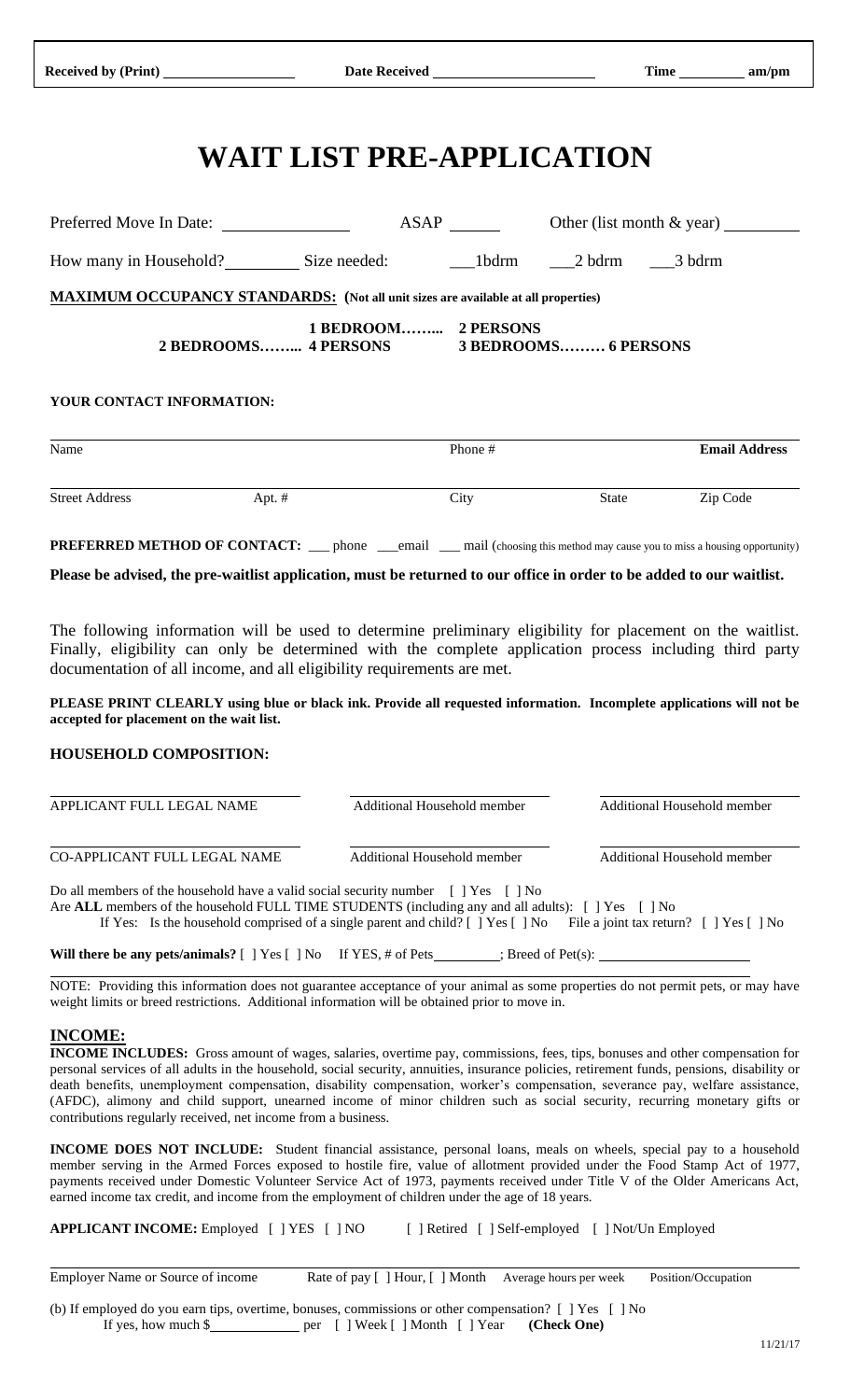| <b>CO-Applicant INCOME:</b> Employed [ ] YES [ ] NO |  | [ ] Retired [ ] Self-employed [ ] Not/Un Employed |  |
|-----------------------------------------------------|--|---------------------------------------------------|--|
|-----------------------------------------------------|--|---------------------------------------------------|--|

| Employer Name or Source of income                                                                                                                                                                                              |  |  | Rate of pay [ ] Hour, [ ] month Average hours per week | Position/Occupation |  |  |  |
|--------------------------------------------------------------------------------------------------------------------------------------------------------------------------------------------------------------------------------|--|--|--------------------------------------------------------|---------------------|--|--|--|
| (b) If employed do you earn tips, overtime, bonuses, commissions or other compensation? $\lceil \cdot \rceil$ Yes $\lceil \cdot \rceil$ No<br>If yes, how much \$________________ per: [ ] Week [ ] Month [ ] Year (Check One) |  |  |                                                        |                     |  |  |  |
| <b>OTHER INCOME</b> (including income received on behalf of minors such as child support, SS, SSD): [ ] YES [ ] NO                                                                                                             |  |  |                                                        |                     |  |  |  |
| \$ [ ] Week [ ] Month [ ] Year                                                                                                                                                                                                 |  |  |                                                        |                     |  |  |  |
|                                                                                                                                                                                                                                |  |  | <i>SOURCE</i> SOURCE                                   |                     |  |  |  |

**OTHER INFORMATION:** HAVE YOU EVER: Been evicted from Tenancy? [ ] Yes [ ] No Filed for Bankruptcy? [ ] Yes [ ] No Been convicted of any crime? [ ] Yes [ ] No Taken out a Student Loan? [ ] Yes [ ] No

If yes to any of the above, please describe:

This is not a guarantee of the first available apartment or a guarantee of a specific rental rate. When an apartment becomes available, we will call the first person listed. If we are unable to reach you, we will leave a message if possible and continue on to the next person on the list.

When you are contacted that an available apartment is or will be available for your requested floor plan and/or time frame, should you choose to accept the apartment a non-refundable application fee of \$25.00 for *each* adult applicant along with a refundable *(conditional)* \$100.00 hold deposit will need to be received in our office within **24 hours** from the time of notification and a full rental application packet with need to be completed as well. If we have not received the application fee(s) and hold deposit, it will signify your decline of the available apartment and we will continue with the next person on the list. Only one offer will be made. Refusal to accept an offer of a requested apartment will result in withdrawal from the wait list without further communication. (Should you wish to remain on the waitlist, an updated Waitlist Pre-Application Agreement will be required.)

Upon receipt of application and payment, the apartment will be reserved until your application has been fully screened and processed including all necessary third-party verifications. Approval will be based upon meeting the income qualifications per the LIHTC Tax Credit Section 42 of the IRS code as well as the results of the credit and criminal background and in accordance with the Tenant Selection Criteria that has been provided at the time of this application.

*Warning:* Section 1001 of the Title 18, United States Code provides, "Whoever, in any matter within the jurisdiction of any department or agency of the United States knowingly and willfully falsifies, conceals or cover up by any trick, scheme, device or material fact, or makes any false, fictitious or fraudulent statements or entry, shall be fined not more than \$10,000 or imprisoned not more than five years or both".

I certify that the information above is true and correct to the best of my knowledge and belief. I authorize Manage, Inc. to make such investigations into my history as they may deem appropriate, including (but not limited to) verification of employment & income sources, assets, rental history and consumer credit reports and criminal history. Such investigations may or may not take place until the actual application is processed.

**By execution of this Waitlist Pre-Application Agreement, I understand it is my obligation to update all contact information if it changes and to report any change of circumstance such as finding another apartment or extending my existing lease. I must contact the office every three (3) months to. Failure to comply will result in withdrawal from the wait list without further communication.**

# Applicant's Signature and the Contract of the Contract of the Date of the Date of the Date of the Date of the Date of the Date of the Date of the Date of the Date of the Date of the Date of the Date of the Date of the Date

Co-Applicant's Signature de Contracteur et al. 2016

# **FOR OFFICE USE ONLY**

| <b>CONTACT TRACKING:</b> |      |                            |                          |
|--------------------------|------|----------------------------|--------------------------|
| Date                     | Time | By (Applicant or<br>Agent) | <b>Notes</b>             |
|                          |      |                            |                          |
|                          |      |                            |                          |
|                          |      |                            |                          |
|                          |      |                            |                          |
|                          |      |                            |                          |
| <b>OFFER DATE</b>        |      | APT#                       | <b>ACCEPTED/DECLINED</b> |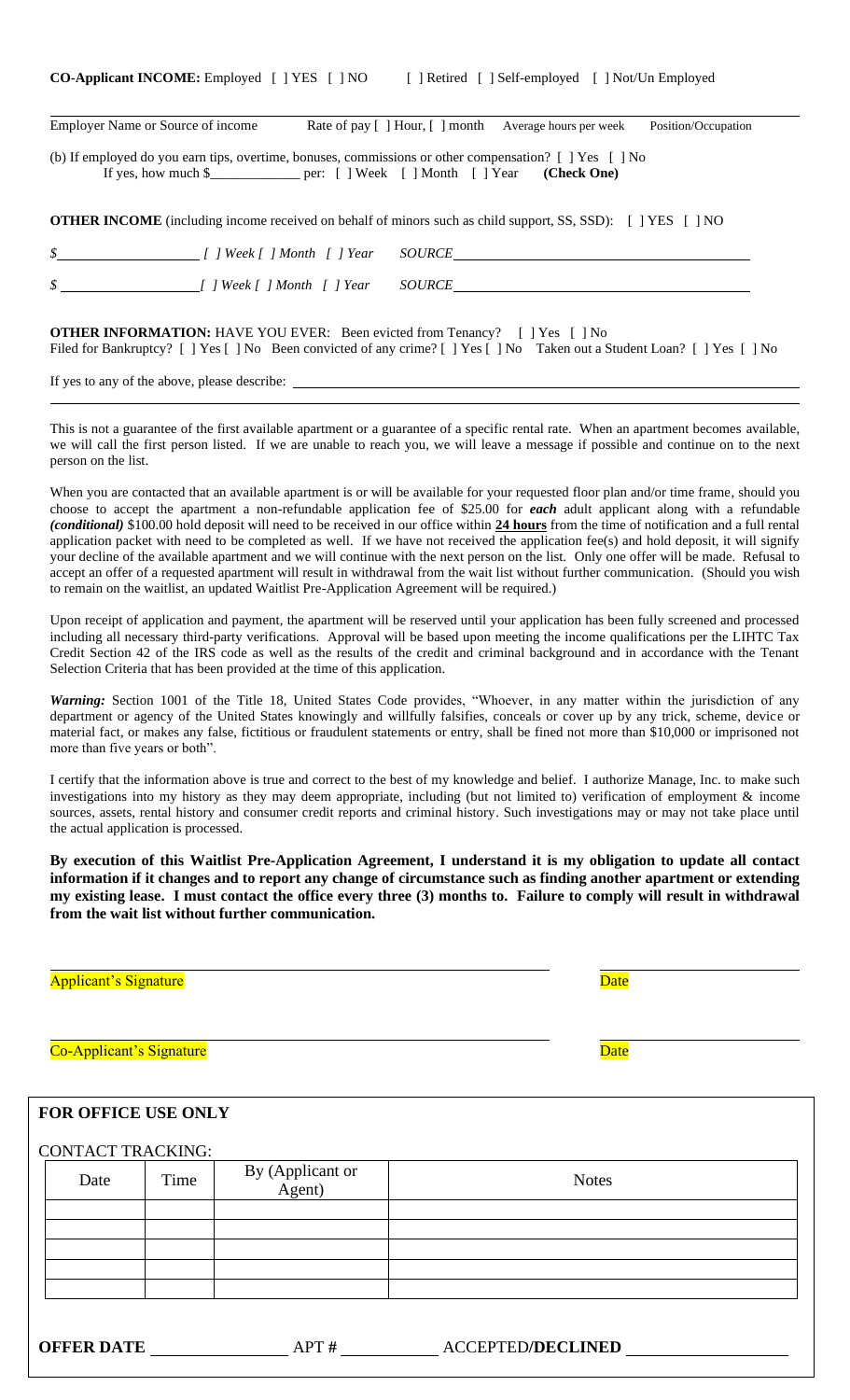#### **TENANT SELECTION CRITERIA**

**Manage, Inc 380 Linden St. Reno, NV 89502 775.825.0999**

**This property is operated under the Low-Income Housing Tax Credit Program under Section 42 of the Internal Revenue Code and/or the HOME Fund Program under Housing and Urban Development guidelines. These programs require that we obtain written confirmation of ALL income and assets of ALL applicants. Your cooperation in acquiring the necessary information needed to approve your application is required.**

#### **FAIR HOUSING AND EQUAL OPPORTUNITY LAWS**

Apartment Complexes under the management of Manage, Inc., will comply with all federal, state and local fair housing and civil rights laws, and with HUD equal opportunity requirements. There will be No discrimination because of Race, Creed, Color, Religion, Sex, Disability, National Origin or Familial Status.

#### **ELIGIBILITY REQUIREMENTS**

- 1. Must meet income limit requirements.
- 2. Must conform to occupancy standards.<br>3. **For Senior Properties**: Must be 55 y
- 3. **For Senior Properties**: Must be 55 years of age or older (Exception: If household member is requiring a live-in caregiver, the caregiver may be under the age of 55. They will be screened for credit and criminal but not for income qualification.
- 4. As a rule, the household must not be comprised in its entirety by full-time students. Thus, if any individual in the household is not a full-time student, the application will not be disqualified, due to student status. If all residents are full time students, the applicants may still qualify for residency if:
	- a. Students file a joint income tax return.
	- b. Enrolled in a job- training program.
	- c. A household consists of a single parent with dependent child or children.
	- d. Receiving assistance under Title IV of the Social Security Act (TANF)
	- e. Previously part of a foster care program.

NOTE: Student status is not subject to any "grandfather" clauses as are income limits. AT NO TIME DURING THE LEASE OR ANY EXTENSION THEREOF MAY THE UNIT BE OCCUPIED ENTIRELY BY FULL-TIME STUDENTS WHO DO NOT QUALIFY FOR ONE OF THE EXEMPTIONS TO STUDENT STATUS.

5. Must demonstrate conduct that would not prove detrimental to the apartment community or its residents.

**OCCUPANCY STANDARDS: (Not all unit sizes are available at all properties)**

| 1 BEDROOM  | 2 PERSONS        |
|------------|------------------|
| 2 BEDROOMS | <b>4 PERSONS</b> |
| 3 BEDROOMS | <b>6 PERSONS</b> |

#### *INCOME LIMITS*

Maximum income limits are those in effect at the time of application as designated each year by HUD. Minimum income limits are 2 (two) times the current rent plus applicable utility allowance. Minimum Income Limits for Senior Properties is One-Half (1/2) the current maximum income.

ALL APPLICANTS WILL BE ELIGIBLE FOR TENANCY ON A FIRST COME, FIRST SERVED BASIS.

#### **CRITERIA**

The following criteria will be used to screen all prospective applicants. All intended residents 18 years of age and older must meet the screening criteria. All applicants18 years of age and older must pay a non-refundable application fee. At management's discretion, an additional security deposit may be required.

It is our policy to use the application form, interviews with former landlords, credit reviews and other interviews and verifications to apply the following criteria.

- 1. All applicants are required to not exceed Low Income Tax Credit/HOME maximum income requirements<br>2. Must meet current minimum income requirements
- Must meet current minimum income requirements
- 3. Demonstration of ability to pay rent on time.<br>4. History of being a good resident. Housekeep
- History of being a good resident. Housekeeping habits. Given current landlord proper notice to vacate.
- 5. Habits conducive to the safety and well being to the community and the residents.
- 6. Review of employment and income.<br>7. Valid Social Security Number
- Valid Social Security Number
- 8. Valid State or Federal ID
- 9. Credit history.
- 10. Bankruptcies discharged at least 6 months<br>11 Sex Offenses
- Sex Offenses
- 12. Illegal Drug Convictions
- 13. Felony and some misdemeanor convictions (see below)